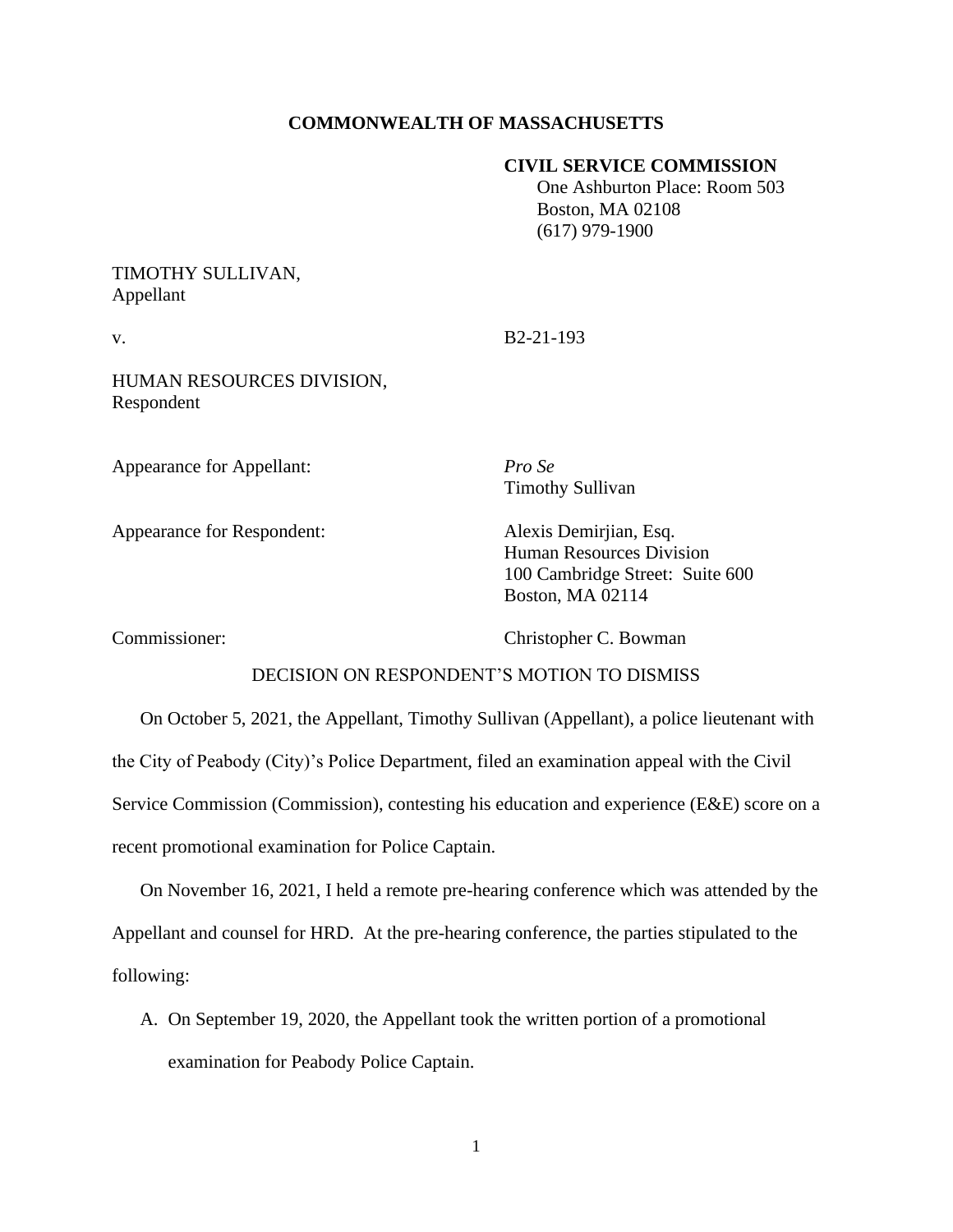- B. The overall examination consisted of an assessment center, a written examination and an education and experience component.
- C. The deadline for completing the E&E portion of the examination was September 26, 2020.
- D. The Appellant completed the E&E module, seeking 2.2 points for his prior experience as a dispatcher in Peabody.
- E. The Appellant did not, however, submit any supporting documentation on or before September 26, 2020, to verify his dates of employment as a dispatcher.
- F. On August 24, 2021, HRD sent a score notice to the Appellant with an E&E score of 87.70 and a total score of 86 (after factoring in the written and assessment components).
- G. Also on August 24, 2021, the Appellant filed an appeal with HRD, contesting HRD's determination to not award him any points for his experience as a police dispatcher as part of the E&E component.
- H. As part of the August  $24<sup>th</sup>$  appeal, the Appellant submitted documentation showing the start date of his time as a dispatcher, but no end date.
- I. After receiving correspondence from HRD that he had provided insufficient information to support his claim for the 2.2 points related to his dispatch service, the Appellant submitted the same documentation to HRD, again with no end date.
- J. On September 13, 2021, HRD sent another score notice to the Appellant denying his appeal due to insufficient documentation.
- K. On October 5, 2021, beyond the 17-day statutory deadline for filing an appeal with the Commission, the Appellant submitted an appeal with the Commission.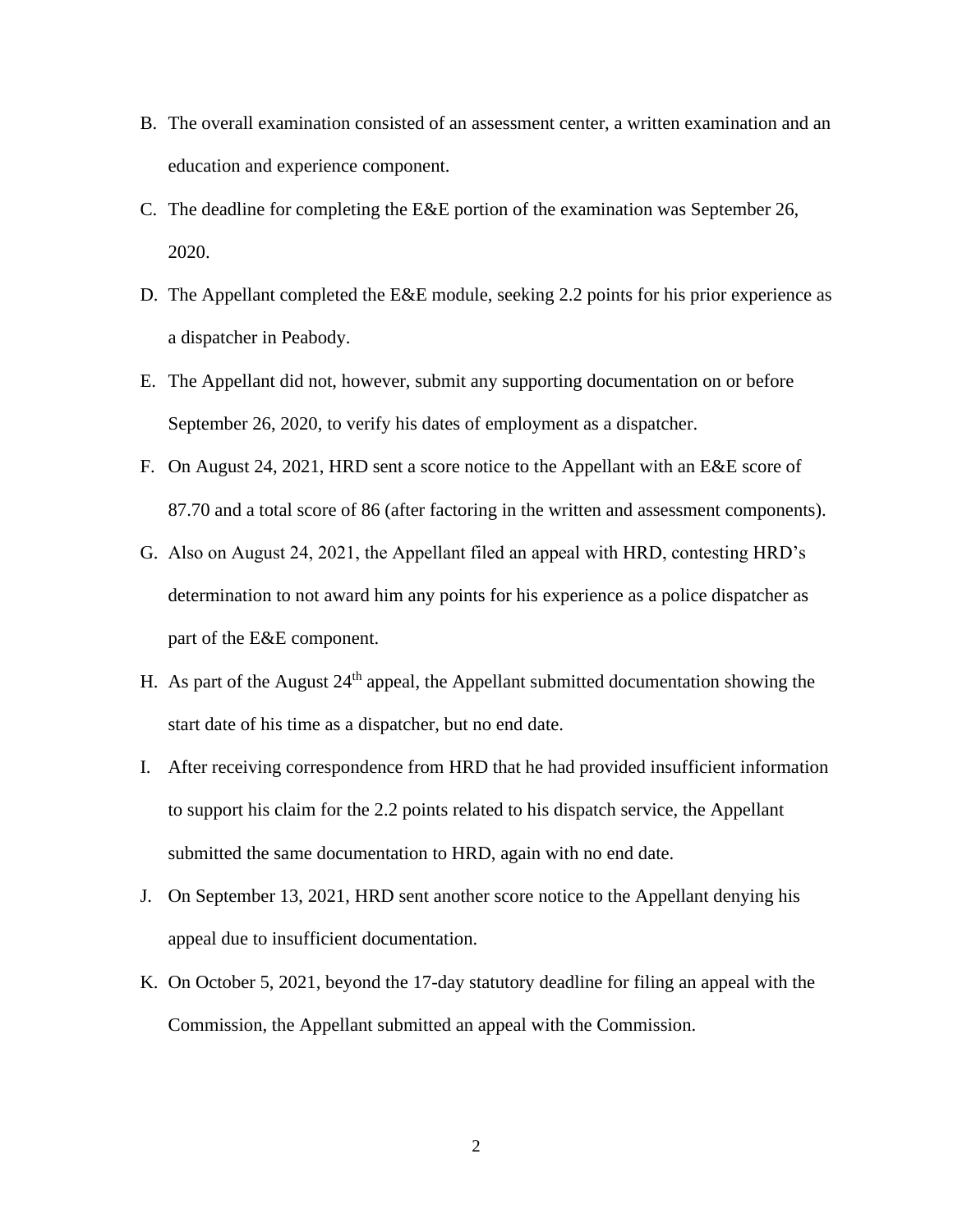- L. As part of the Appellant's appeal to the Commission, he submitted documentation from the City's Human Resources Department showing a start date of 2/21/10 and an end date of 1/13/14 as dispatcher, at which time he began as a full-time police officer.
- M. If the Appellant were to receive the points he is requesting, his rank on the eligible list would move from  $2<sup>nd</sup>$  to tied for  $1<sup>st</sup>$ .

At the pre-hearing conference, the Appellant did not dispute that he filed his appeal with the Commission beyond the 17-day statutory filing deadline. He candidly acknowledged that he simply overlooked, until he filed his appeal, the language on the bottom of the score notice regarding the filing deadline.

Given the undisputed fact that the Appellant's appeal with the Commission was not timely, I gave him the option of withdrawing his appeal or responding to a motion to dismiss that would be filed by HRD. He chose the latter. HRD subsequently filed a motion to dismiss and the Appellant filed a reply.

#### *Motion to Dismiss Standard*

A motion to dismiss an appeal before the Commission, in whole or in part, may be filed pursuant to 801 C.M.R. 1.01(7)(h). These motions are decided under the well-recognized standards for summary disposition as a matter of law, i.e., "viewing the evidence in the light most favorable to the non-moving party", the undisputed material facts affirmatively demonstrate that the non-moving party has "no reasonable expectation" of prevailing on at least one "essential element of the case". See, e.g., Milliken & Co., v. Duro Textiles LLC, [451 Mass. 547,](https://research.socialaw.com/document.php?id=sjcapp:451_mass_547) 550 n.6 (2008); Maimonides School v. Coles, 71 Mass. App. Ct. 240, 249 (2008); Lydon v. Massachusetts Parole Board, 18 MCSR 216 (2005).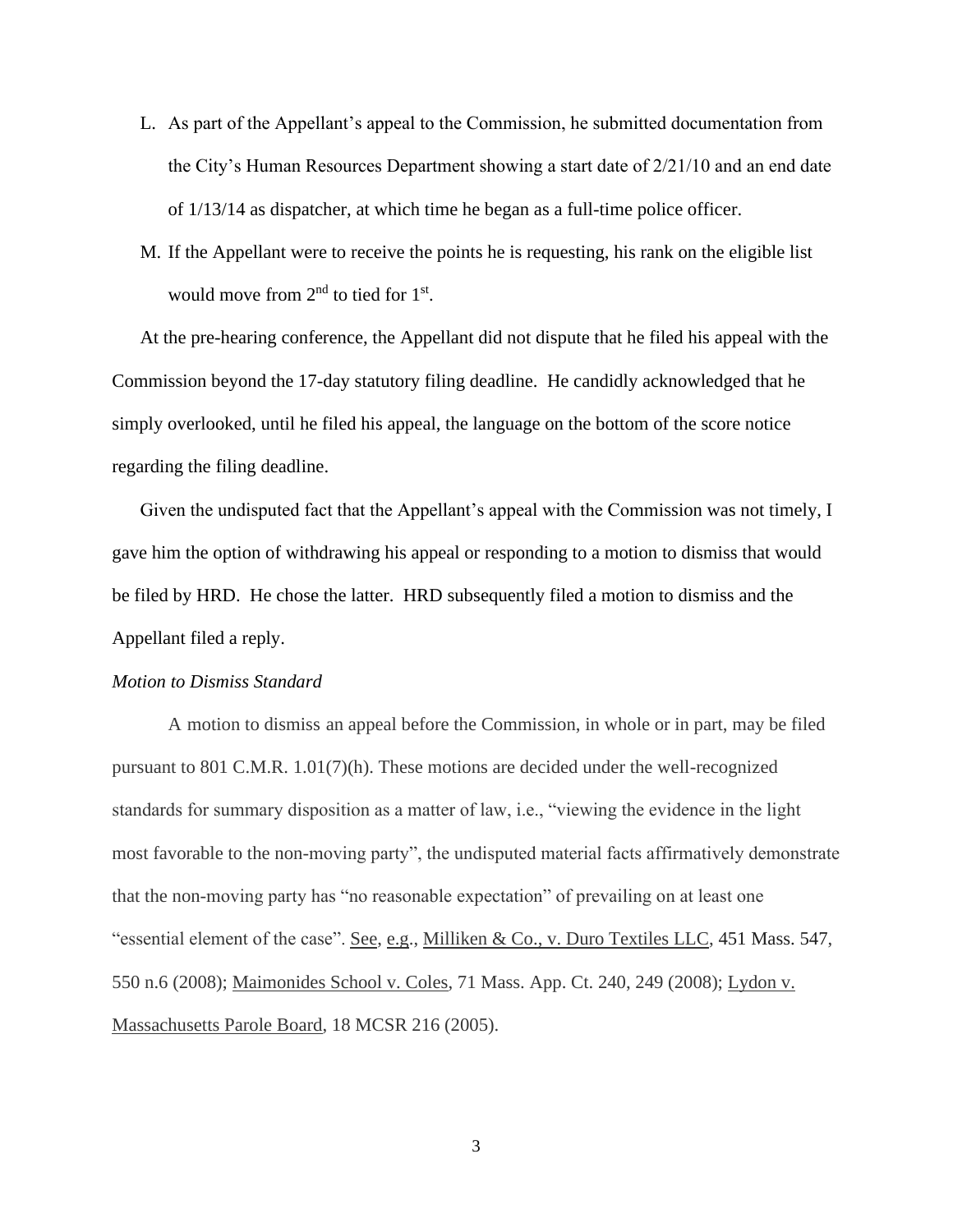### *Applicable Civil Service Law*

Section 2(b) of G.L. c. 31 addresses appeals to the Commission regarding persons aggrieved by "... any decision, action or failure to act by the administrator, except as limited by the provisions of section twenty-four relating to the grading of examinations ...." It provides, inter alia, "No decision of the administrator involving the application of standards established by law or rule to a fact situation shall be reversed by the commission except upon a finding that such decision was not based upon a preponderance of evidence in the record."

Section 22 of G.L.c.31 states that:

In any competitive examination, an applicant shall be given credit for employment or experience in the position for which the examination is held. In any examination, the applicant shall be allowed seven days after the date of such examination to file with the administrator a training and experience sheet and to receive credit for such training and experience as of the time designated by the administrator.

HRD is vested with broad authority to determine the requirements for competitive civil service examinations, including the type and weight given as credit for such training and experience as of the time designated by HRD. G.L. c. 31, § 22(1).

Section 24 of G.L. c. 31 provides that a person may appeal certain HRD actions regarding

tests. Specifically:

"Such appeal shall be filed no later than seventeen days after the date of mailing of the decision of the administrator .... The commission shall refuse to accept any petition for appeal unless the request for appeal, which was the basis for such petition, was filed in the required time frame and form and unless a decision on such request for review had been rendered by the administrator. In deciding an appeal pursuant to this section, the commission shall not allow credit for training or experience unless such training or experience was fully stated in the training and experience sheet filed by the applicant at the time designated by the administrator."

*Analysis*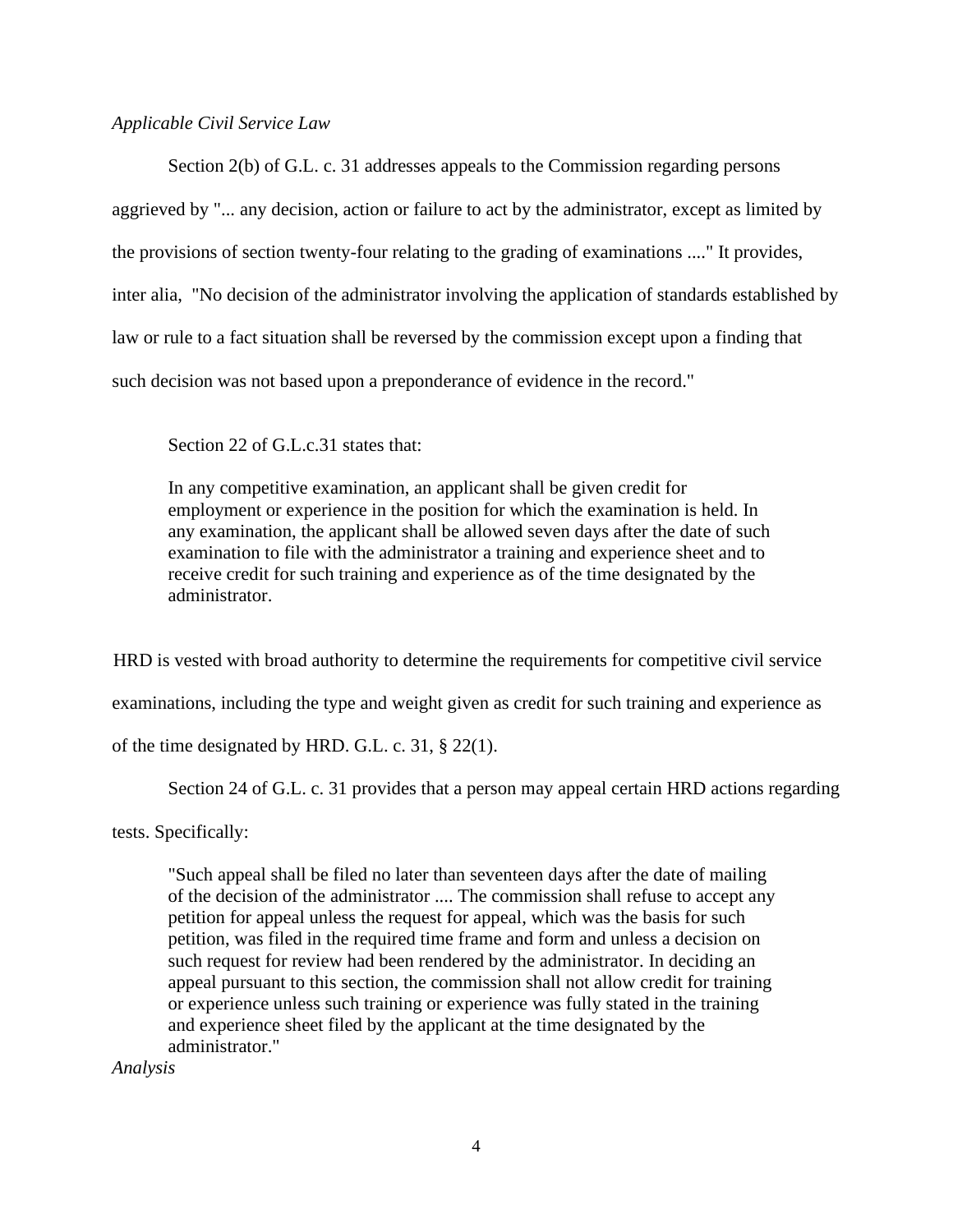It is undisputed that, based on the postmark of the appeal received by the Commission, the Appellant's appeal was not filed within the seventeen (17) days required by Section 24. The Appellant, in his opposition to HRD's Motion to Dismiss, offers the following argument. First, he states that the process for filing an initial appeal with HRD is confusing. Second, he argues that there was a delay in how long it took HRD to respond to his appeal. These arguments are not persuasive. The Appellant's appeal with *HRD* was timely. His appeal to the *Commission* was not. In regard to the time period for filing an appeal with the Commission, the Appellant candidly acknowledged that the 17-day time period was clearly stated on his denial notice from HRD but he overlooked it until he finally filed his appeal with the Commission. Since the Appellant's appeal was received beyond the statutory filing deadline, the Commission lacks jurisdiction to hear his appeal.

Even if the Appellant's appeal with the Commission were timely, which it was not, the Appellant has no reasonable chance of prevailing here. While the Appellant argues that HRD does not specify exactly what supporting documentation is needed to verify his dispatcher experience, the Appellant fails to acknowledge that he did not submit any documentation, at all, at the time that he completed the E&E module of the examination. That notwithstanding, it would be appropriate for HRD to review / update the process for providing non-police officer employment verification as part of the E&E component of an examination. Unlike the employment verification form used for police officer experience, there is no similar form for non-police officer employment (i.e. – dispatcher), which results in uncertainty regarding the type of information that must be submitted (i.e. – start date and end date) and the form in which this information should be submitted.

### *Conclusion*

5